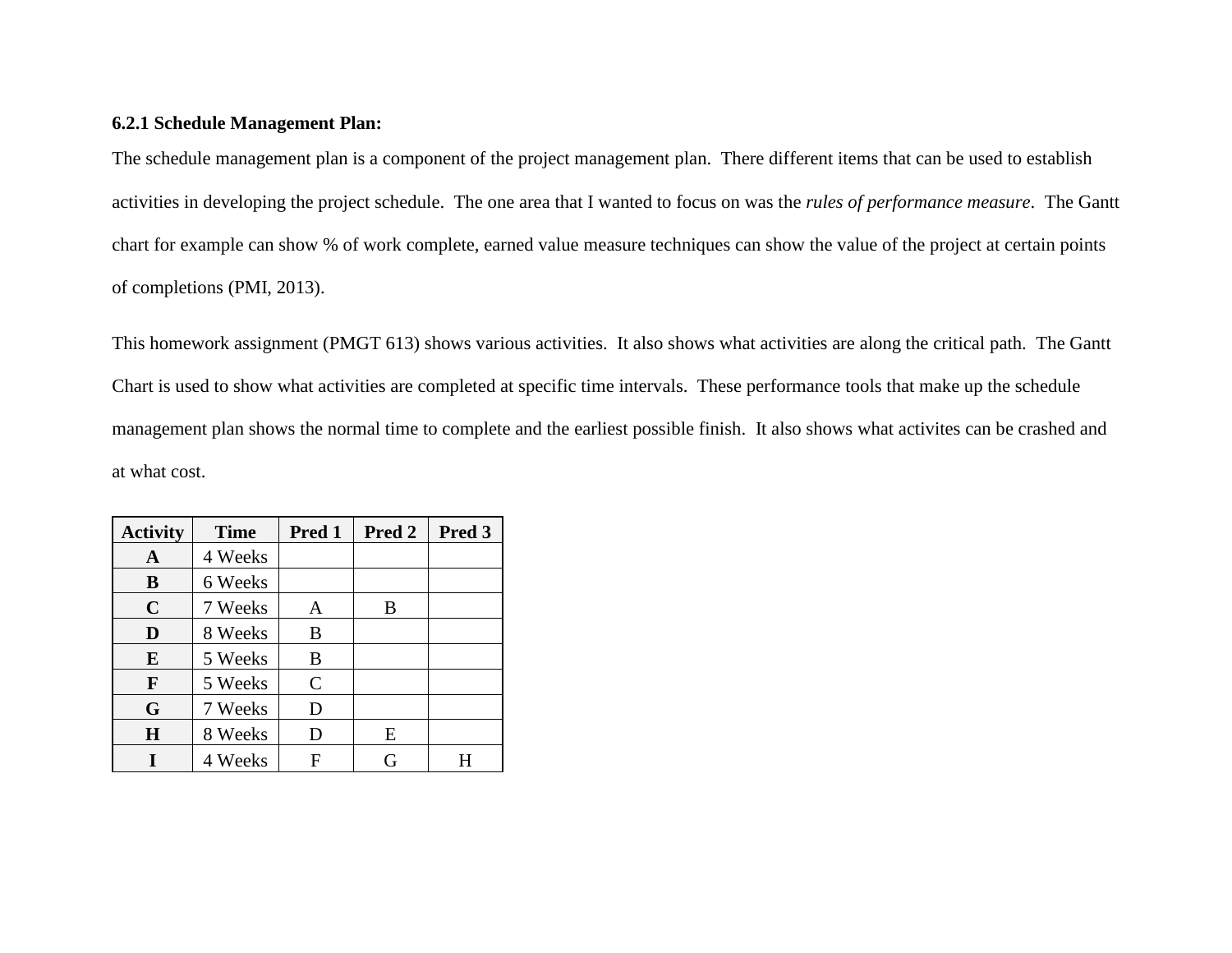| Results        |                |                |                |        |                  |
|----------------|----------------|----------------|----------------|--------|------------------|
|                |                |                |                |        |                  |
|                | Early          | Early          | Late           | Late   |                  |
| Activity       | <b>Start</b>   | Finish         | <b>Start</b>   | Finish | <b>Slack</b>     |
| $\mathbf{A}$   | $\overline{0}$ | $\overline{4}$ | 6              | 10     | 6                |
| B              | $\overline{0}$ | 6              | $\overline{0}$ | 6      | $\boldsymbol{0}$ |
| $\overline{C}$ | 6              | 13             | 10             | 17     | $\overline{4}$   |
| $\overline{D}$ | 6              | 14             | 6              | 14     | $\boldsymbol{0}$ |
| E              | 6              | 11             | 9              | 14     | 3                |
| $\overline{F}$ | 13             | 18             | 17             | 22     | $\overline{4}$   |
| G              | 14             | 21             | 15             | 22     | $\mathbf{1}$     |
| H              | 14             | 22             | 14             | 22     | $\boldsymbol{0}$ |
| $\vert$ I      | 22             | 26             | 22             | 26     | $\boldsymbol{0}$ |
|                | Project        | 26             |                |        |                  |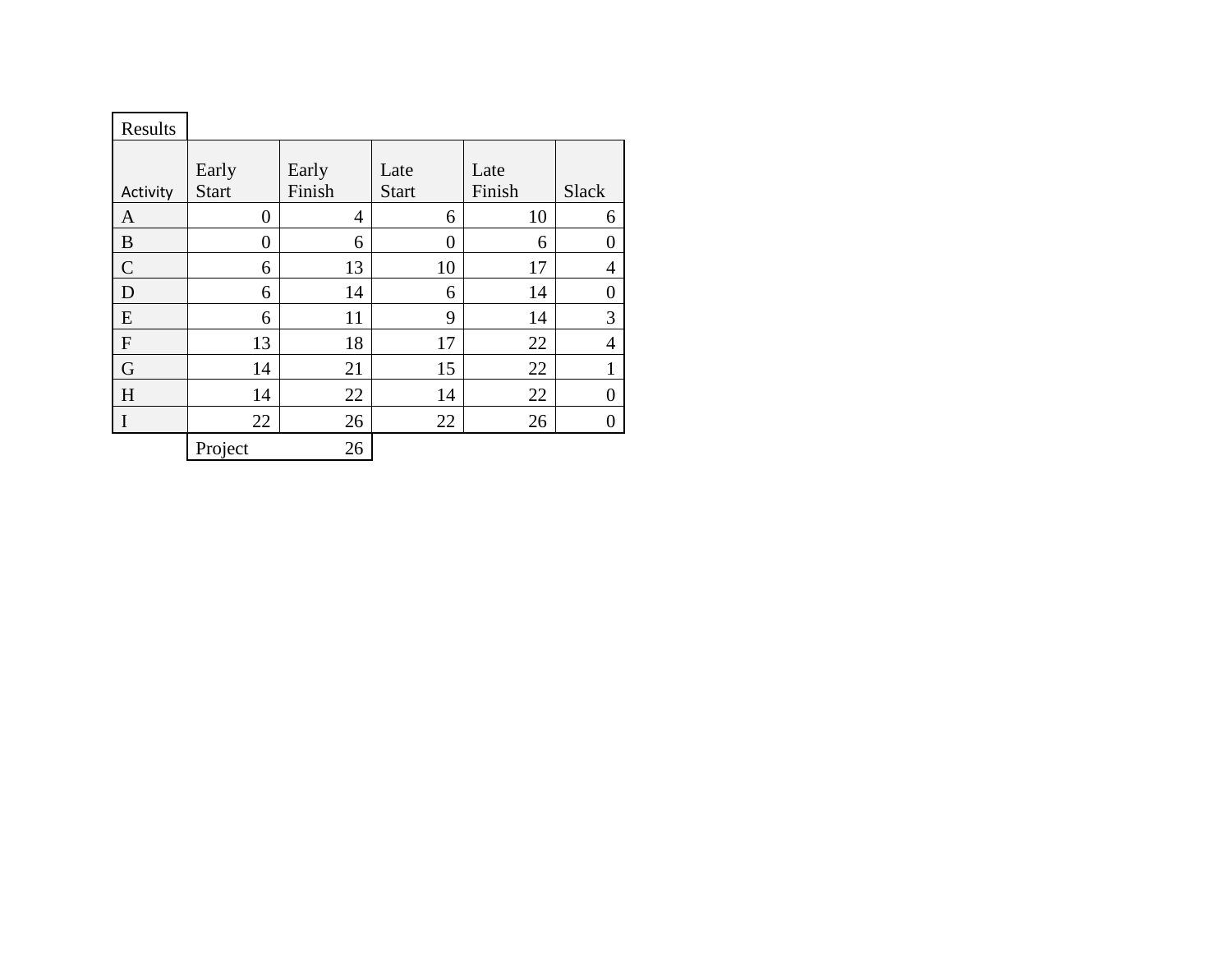

Critical Path: B-D-H-I